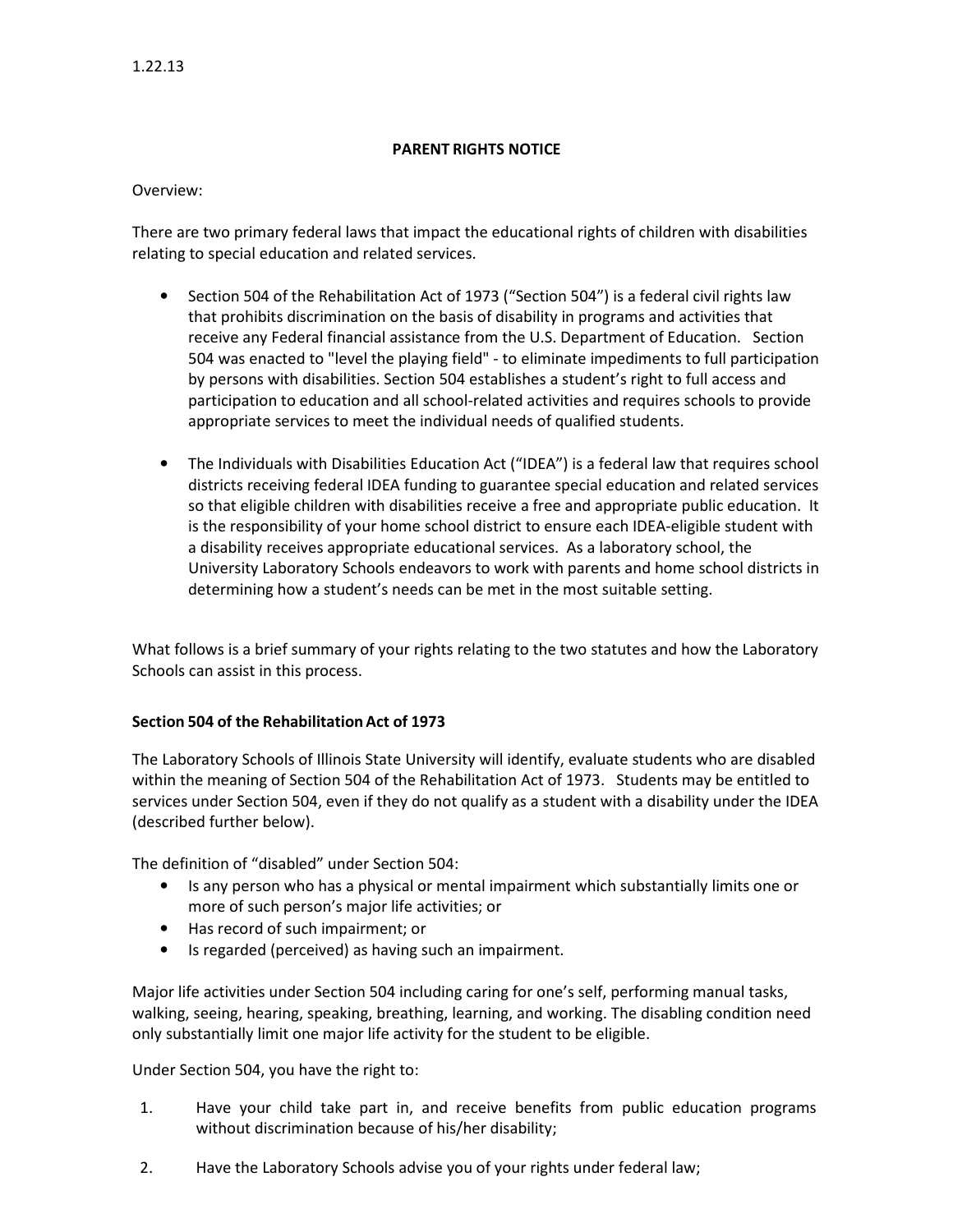- 3. Receive notice with respect to identification, evaluation, or placement of your child for Section 504 related services;
- 4. Have your child receive services under Section 504, including the right to be educated with nondisabled students to the maximum extent appropriate. It also includes the right to have the Laboratory Schools make reasonable accommodations to allow your child an equal opportunity to participate in school and school-related activities;
- 5. Have your child educated in facilities and receive services comparable to those provided nondisabled students;
- 6. Have your child receive an individualized evaluation, develop a Section 504 plan for your student outlining specialized education services, including appropriate accommodations, if s/he is found to be eligible under Section 504;

You may request an evaluation by contacting:

- Metcalf: Lisa Kendall, Special Services Administrator at 309-438-7124 or via email at lmkenda@ilstu.edu.
- U-High: Andrea Markert, Interim Principal, at 309-438-8346 or via e-mail at acmarke@ilstu.edu .

The Laboratory Schools may also refer your child for an evaluation.

- 7. Have evaluation, educational, and placement decisions made based upon a variety of information sources, and by persons who know the student, the evaluation data, and placement options;
- 8. When transportation is provided by the Lab Schools for field trips and other extracurricular activities, it will be provided at no greater cost to you;
- 9. Have your child be given an equal opportunity to participate in nonacademic and extracurricular activities offered by the Laboratory Schools;
- 10. Examine all relevant records relating to decisions regarding your child's identification, evaluation, educational program and placement and obtain copies of educational records at a reasonable cost unless the fee would effectively deny you access to the records;
- 11. Receive a response from the Laboratory Schools to reasonable requests for explanations and interpretations of your child's records;
- 12. Request amendment of your child's educational records if there is reasonable cause to believe that they are inaccurate, misleading or otherwise in violation of the privacy or other rights of your child. If the Laboratory Schools refuses this request for amendment, it shall notify you within a reasonable time, and advise you of the right to a hearing;
- 13. Request any issues be resolved by notifying the the School Principal (or designee) detailing the issues you are experiencing and the facts about the situation.
- 14. If issues cannot be resolved at the building-level, you may request an impartial due process hearing related to decisions or actions regarding your child's 504 identification, evaluation, educational program or placement. You and the student may take part in the hearing with an impartial hearing officer and have an attorney represent you at your own expense. Please contact your school for additional information about the hearing process.